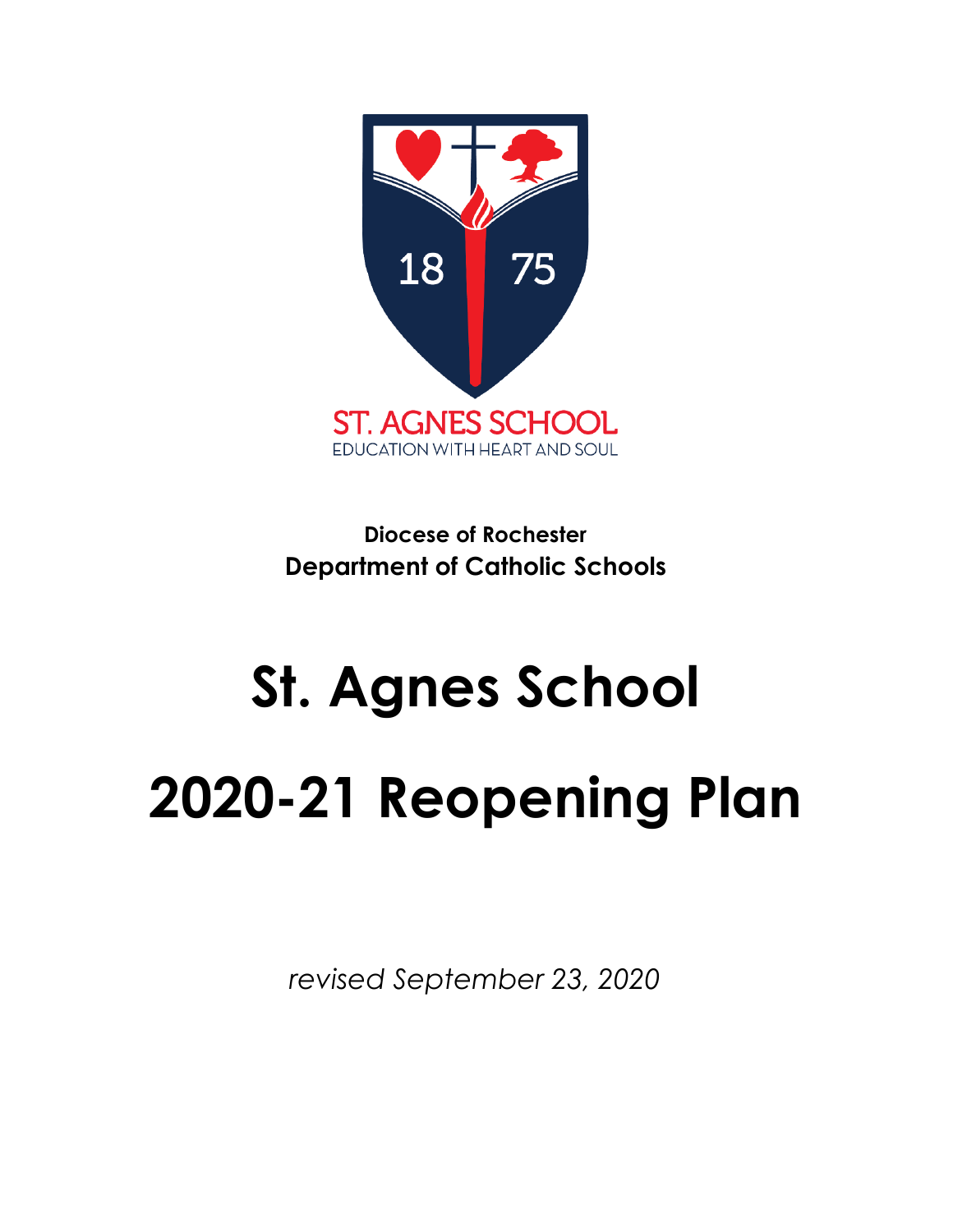## **General Information:**

| Name of School:                                                       | St. Agnes School             |
|-----------------------------------------------------------------------|------------------------------|
| Address:                                                              | 60 Park Place Avon, NY 14414 |
| <b>BEDS Code:</b>                                                     |                              |
| <b>Principal:</b>                                                     | Elizabeth Jensen             |
|                                                                       |                              |
| <b>PARTY RESPONSIBLE FOR REOPENING</b>                                |                              |
| Name:                                                                 | <b>Elizabeth Jensen</b>      |
| <b>Email Contact:</b>                                                 | Elizabeth.Jensen@dor.org     |
| <b>Phone Contact:</b>                                                 | $(585)$ 226 - 8500           |
|                                                                       |                              |
| <b>Intended Start Date:</b>                                           | September 9. 2020            |
| Date Plan Submitted:                                                  | <b>July 30, 2020</b>         |
| Name and Title of Person Submitting Plan: Elizabeth Jensen, Principal |                              |

## **Reopening Plan Guiding Principle:**

In every decision made throughout the planning process, the health and safety of our students, families, and staff will be our primary focus. This reopening plan has been developed using the most recent guidance for safely reopening schools in Fall 2020. This plan will be regularly updated as more information and guidance become available.

## **Developing This Plan:**

Elizabeth Jensen, Principal Andrea Milgate, Preschool Teacher Amanda Tkaczow, 6<sup>th</sup> Grade Teacher Karin Fetzner, Administrative Assistant Bonnie DePrez, Operations Manager Fr. Michael Fowler, Pastor Richard Stryker, Finance Director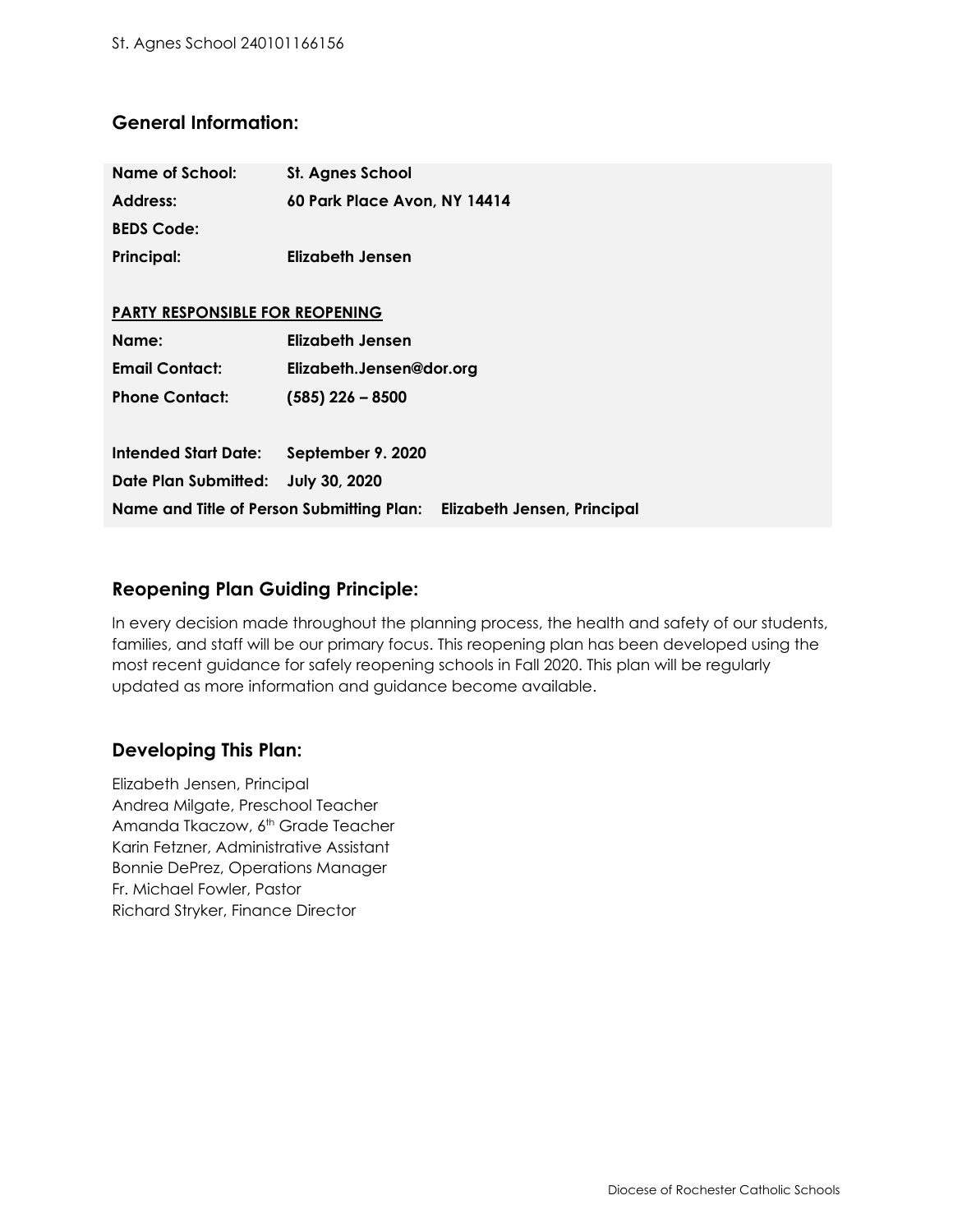## **1. REOPENING OF SCHOOL FACILITIES FOR IN-PERSON INSTRUCTION**

Reopening of in-person instruction includes protocols and procedures for restarting school operations including students, faculty, and staff returning to in-person instruction.

Capacity: Phasing and quantity of students, faculty, and staff allowed to return in-person, considering factors such as *ability to maintain appropriate social distance, personal protective equipment (PPE) availability, local medical capacity, and availability of safe transportation*

St. Agnes School enrollment and class sizes will not exceed number necessary to maintain maximum square footage as determined by New York State Education Department (NYSED): 20 square foot (SF) per person per classroom, 15 SF per person for the cafeteria, 150 SF per person for the office, and 5 - 15 SF per person for the gym.

All classrooms have been measured and are being designed to allow for seating arrangements for social distancing (6 feet between students) at times during in-person instruction. When social distancing is not possible during classroom in-person instruction, students and staff will wear personal protective equipment (PPE).

The cafeteria design has been adjusted to allow students in each cohort to eat 6 feet apart, while teachers monitor wearing PPE and gloves. The gym will be used as well and Preschool will eat in their classroom, though not "family style" as outlined by NYSED. All students will eat 6 feet apart while monitored appropriately.

An isolation room has been created for students who present with a fever over 100 degrees Fahrenheit or other symptoms presented by NYSED and the Center for Disease Control (CDC). This room will be used for containing students until a family member can pick up the sick child.

Safe transportation is being provided by all Local Educational Agencies (LEAs) and St. Agnes School will support all of the LEA protocols.

*Social Distancing: Protocols and procedures for students, faculty, and staff to ensure appropriate social distancing when on school grounds and in school facilities*

Upon bus arrival, students will maintain a distance of 6 feet in line as they await temperature and symptom screening. Students arriving by parent transport will remain in the parent vehicle until temperature and symptom screening is complete. Students will then report to their classrooms.

In classrooms, seating arrangements will be created to provide social distancing opportunities and "mask breaks" during instructional times and snack.

Hallway traffic will now be bi-directional as indicated by markings on the floors and signage.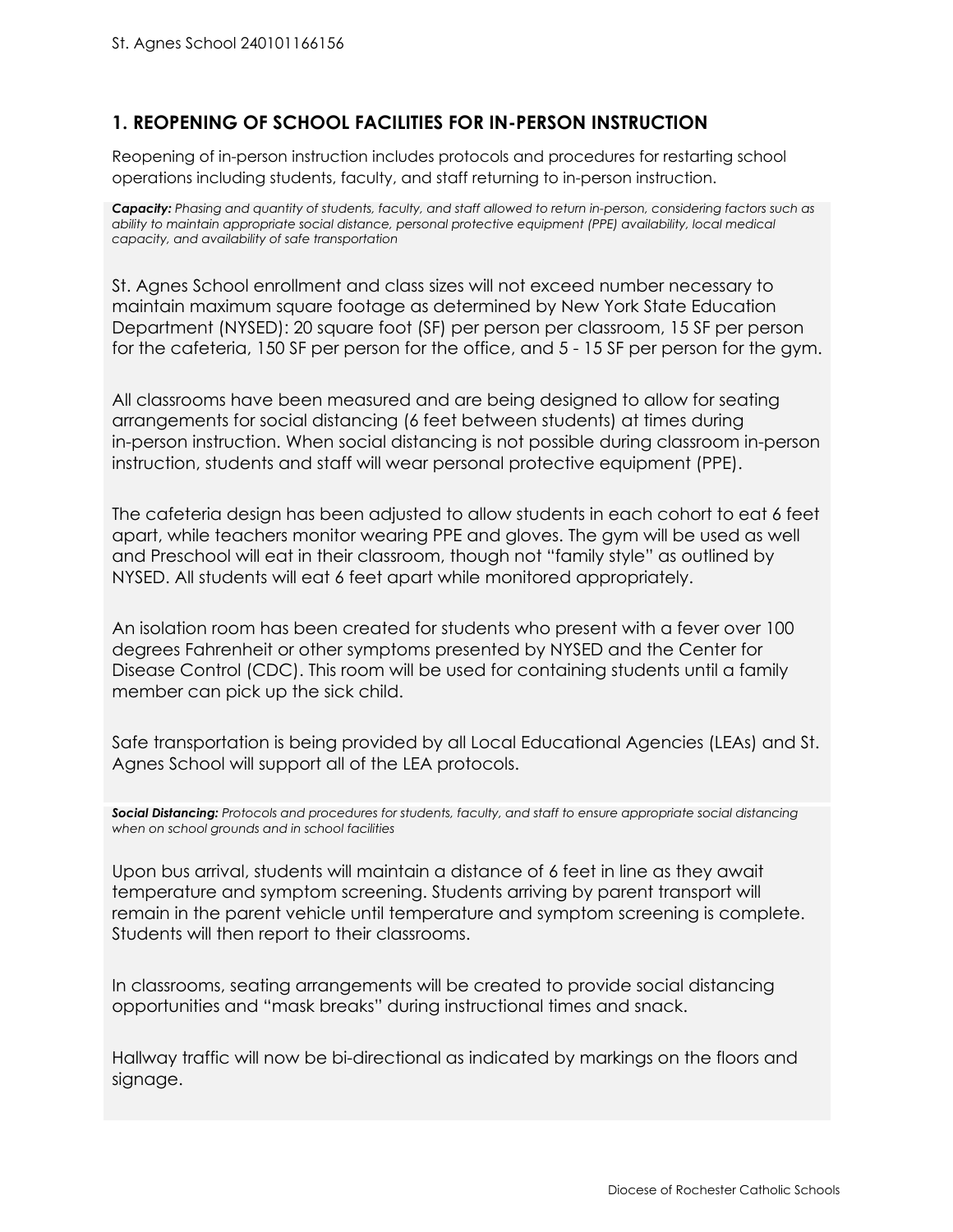Schedules have been adjusted to have only one cohort in the hallways for Special Area transitions, pack up procedures, and bathrooms at a time. When students are in the bathroom, they will social distance.

Dismissal procedure has been adjusted to allow for social distancing in line for busses and parent pick up unless with siblings.

The cafeteria design has been adjusted to allow students in each cohort to eat 6 feet apart, while teachers monitor wearing PPE and gloves. The gym will be used as well and Preschool will eat in their classroom, though not "family style" as outlined by NYSED. All students will eat 6 feet apart while monitored appropriately.

The size of the St. Agnes gym and outside space allows for Physical Education class to have students 6 feet apart, unless activity will stimulate heavy breathing. Then children will be 12 feet apart.

*PPE and Face Coverings: Protocols and procedures for students, faculty, staff, and other individuals to ensure* appropriate PPE is used to protect against the transmission of the COVID-19 virus when on school grounds and in school facilities. Plans for all students, faculty, and staff to have the required PPE (i.e., acceptable face coverings) before entering school facilities, grounds, or any other space owned or administered by the school or school district *(e.g., school buses)*

All students and staff are required to wear PPE upon arrival. If a mask is forgotten, one will be provided. Appropriate PPE must be worn when every social distancing is not possible. Families will be instructed to send students with a new mask each day for their child's health as well as have a spare mask at school so that their child can have one that they are most comfortable with. If a child needs a replacement due to contamination, the school will provide an additional mask.

When administering temperature and symptom screening and monitoring students in isolation room, responsible parties will wear face screen, gloves and gown (if necessary)

Operational Activity: Determinations on how classes, shared spaces, and activities may be adapted in various phases of learning and operations (e.g., identify which, if any, students will be offered alternate approaches, such as *alternative schedules or hybrids of in-person and remote learning; how additional and alternative – school and* non-school – spaces can be used for, or in support of, in-person instruction; how such schedules could be *administered to create overlap for students from the same household; how shared spaces, such as cafeterias,* libraries, playgrounds, and gymnasiums, will be modified and used, if and how cohorts will be implemented). Policies regarding field trips, special congregate events, and visitors considering risks for COVID-19 transmission, as well as *protocols and procedures for social distancing, PPE usage, and cleaning and disinfection, which may include conducting virtual events*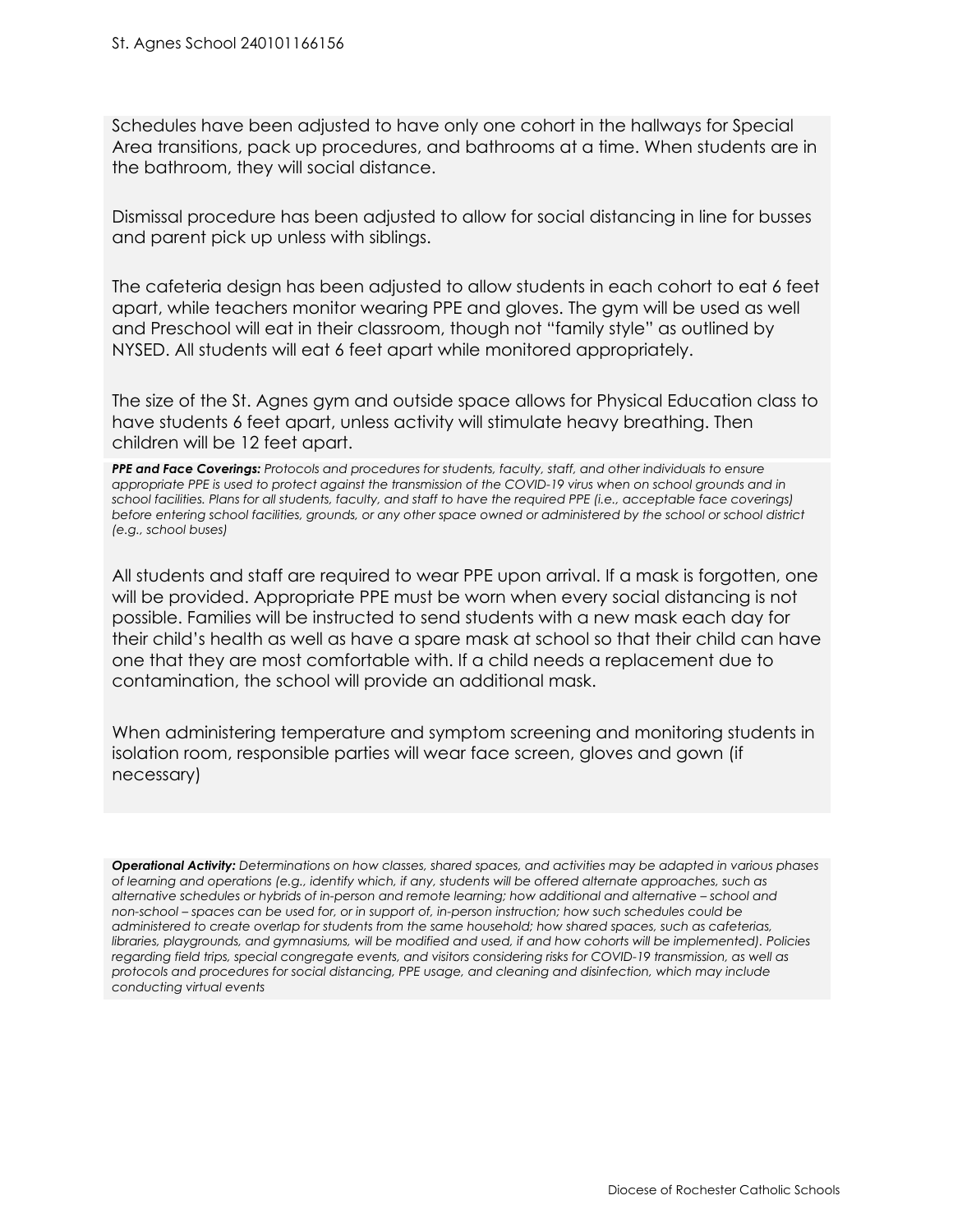#### **Instructional Program Options:**

Vulnerable students and/or students whose families choose remote learning will have access to instructional opportunities via internet instruction (Google Classroom, Zoom, IXL, iReady Instruction, Pearson Science, Go Math) and bi-weekly drop-off and pick-up of paper materials.

#### **Classrooms:**

In classrooms, seating arrangements will be created to provide social distancing opportunities and "mask breaks" during instructional times and snack. Students will not share personal supplies, centers will either be individualized or sanitized in between use. Masks will be worn by students and staff when social distancing is not possible and hand sanitizer will be provided (administered for students under the age of 9).

Staff will regularly provide lessons on proper respiratory and hand hygiene. Students will wash their hands after sneezing or coughing.

#### **Cafeterias:**

The cafeteria design has been adjusted to allow students in each cohort to eat 6 feet apart, while teachers monitor wearing PPE and gloves. The gym will be used as well and Preschool will eat in their classroom, though not "family style" as outlined by NYSED. All students will eat 6 feet apart while monitored appropriately.

The students will wash or sanitize their hands before and after each meal. All surfaces will be disinfected between uses. There will be no sharing of food or drink.

#### **Gymnasiums and Worship Spaces**

Gymnasium:

- Use outdoor space as often as possible
- Avoid contact sports
- Students to be 12 feet apart when heavy breathing will occur
- Masks will be worn when social distancing not possible
- Equipment to be sanitized after use

Mass:

- Students will be seated by class and wear masks
- Students will be seated separately from parishioners
- There is to be no singing during Mass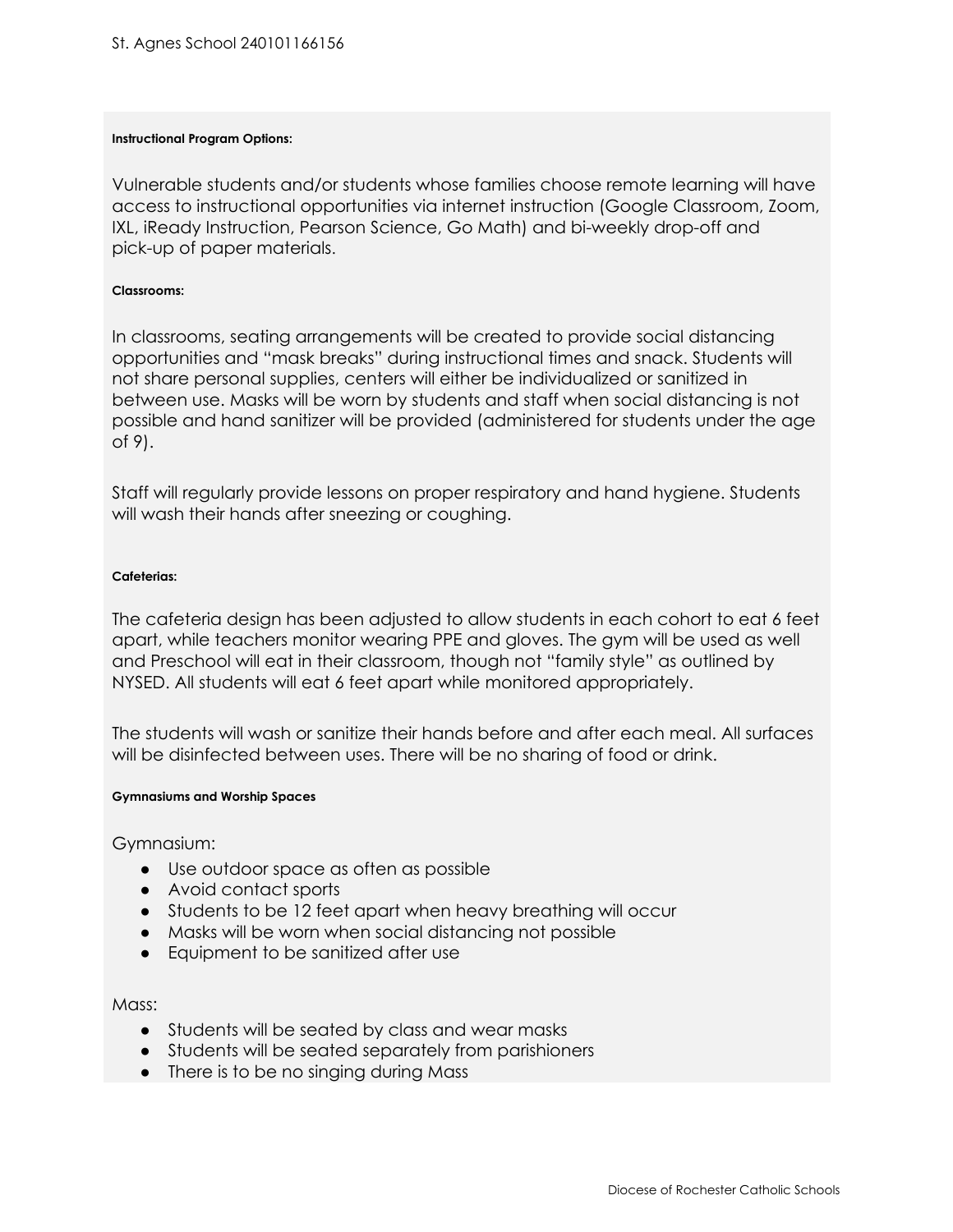- Holy Communion protocol will continue to be followed social distance in line, mask off for consumption only, no Precious Blood, return in line maintaining social distance
- Pews to be disinfected by parent volunteer following Mass

#### **Outdoor Play Spaces:**

Recess schedule has been adjusted to reduce the number of students on the playground and using the outdoor play area. Students will wear masks during Recess and be in cohorts. Daytime cleaner will disinfect the play area after use and evening cleaner will disinfect after afternoon use. Each cohort will have their own Recess equipment.

#### **Spaces Where Other Groups Congregate:**

All hallway traffic will be bi-directional with clearly tapped arrows and signs to indicate traffic patterns. Signs will also be posted to indicate enter and exit doors as well as directions on social distancing and mask wearing.

Bathroom and locker trips will be scheduled to allow for only one cohort or class in the hallway at a time. Special Area transition time has been extended to also reduce hallway traffic. Signs will be posted in bathrooms to teach proper hygiene, social distancing and mask wearing.

Visitors and vendors are restricted. Mail and delivery persons will be met at the main entrance. Any parents arriving to pick up an ill child or dropping off a late arrival will be met at the main entrance. All volunteers must be approved by the Principal and will be required to undergo temperature and symptom screening and complete screening questionnaire.

Restart Operations: Plans to safely reopen facilities and grounds, such as cleaning and disinfection, and restarting *building ventilation, water systems, and other key facility components, as applicable*

Building to be disinfected, cleaned and ventilated throughout August 2020. Water fountains will be turned off except for bottle filling components. Touch-less paper towel dispensers will be installed.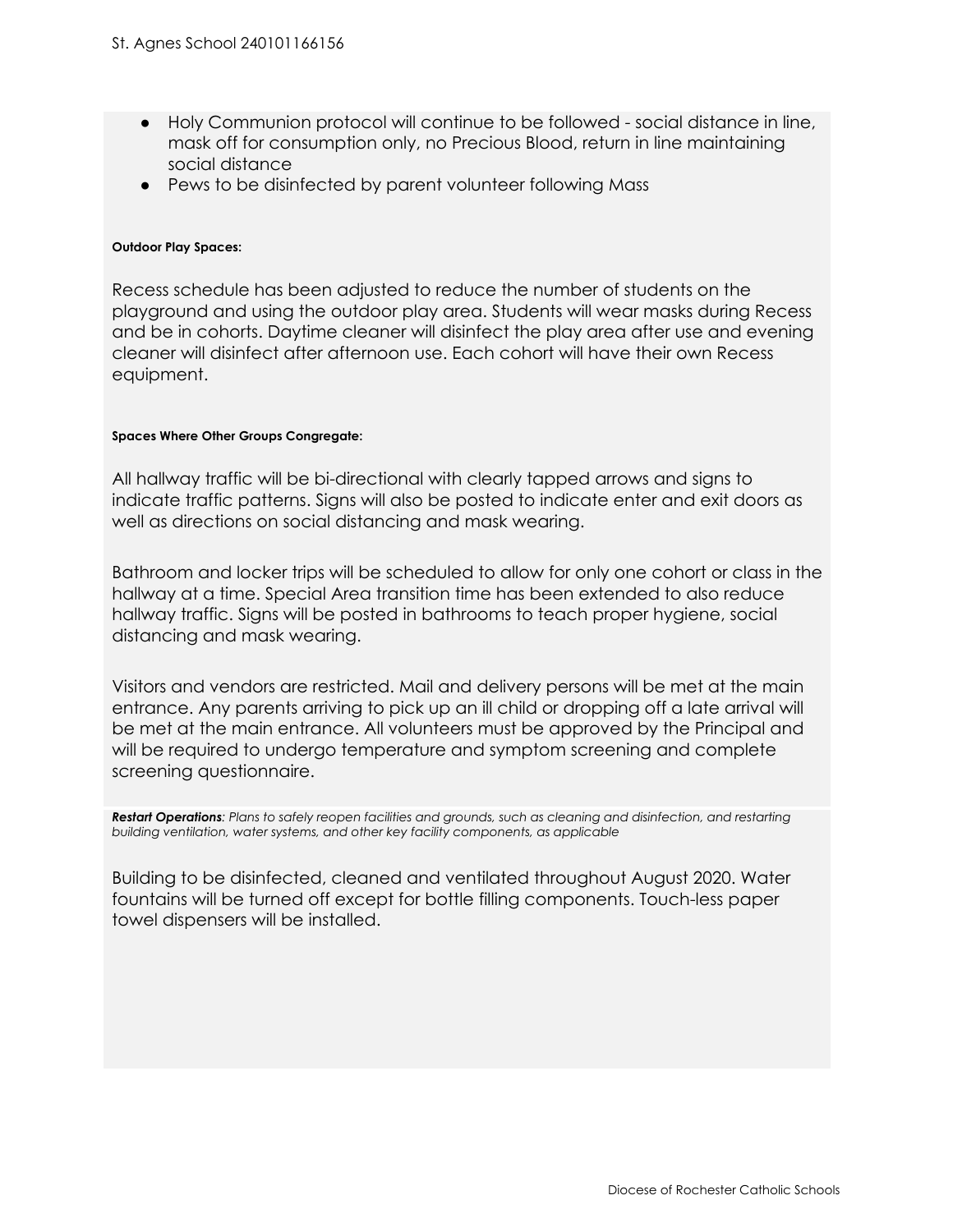*Hygiene, Cleaning, and Disinfection: Protocols and procedures for school-wide cleaning and disinfection of* classrooms, restrooms, cafeterias, libraries, playgrounds, school buses, and all other school facilities, as well as training and promotion of hand and respiratory hygiene among all individuals in school facilities and on school grounds

Students will receive regular lessons on hand and respiratory hygiene during regular instructional time. These lessons will be reinforced by Special Area teachers. Classroom teachers will also reinforce any health and safety protocols established by LEA transportation officials.

The school day-time custodian will regularly disinfect high-touch areas, bathrooms, cafeteria and lunch surfaces between meals, and the playground. The custodian will also be responsible for disinfecting the isolation room any time a child is isolated due to any Covid-19 symptoms.

Classroom teachers and Special Area teachers will disinfect classroom surfaces and all necessary materials at the end of each school day.

The school evening custodian will disinfect high-touch areas, bathrooms, and the playground.

*Extracurriculars: Policies regarding extracurricular programs and which activities will be allowed, considering social* distancing, PPE usage, and cleaning and disinfection, as well as risk of COVID-19 transmission (e.g., interscholastic sports, assemblies, and other gatherings). Policies should consider how to maintain cohorts, if applicable, or members of the same household. Responsible Parties should refer to DOH's "Interim Guidance for Sports and Recreation During the COVID-19 Public Health Emergency" to assist in development of these policies; however, interscholastic sports are not permitted at the time of publication of this guidance, and additional information on athletic activities is *forthcoming*

St. Agnes School is not allowing outside organizations to use our facilities for extracurricular activities for the 2020 - 2021 school year.

*Before and Aftercare: Policies regarding before and aftercare programs, considering social distancing, PPE usage,* and cleaning and disinfection requirements, as well as risk of COVID-19 transmission. Policies should consider how to *maintain cohorts, if applicable, or group members of the same household*

After school care policies will follow those of the general school day. When students and staff are unable to social distance, masks will be required.

Prior to snack time, students will wash or sanitize their hands. During snack time, students will be seated 6 feet apart and staff will monitor students while wearing masks and gloves. Sharing of food and drink will be prohibited. Following snack time, students will wash their hands and staff will disinfect all surfaces.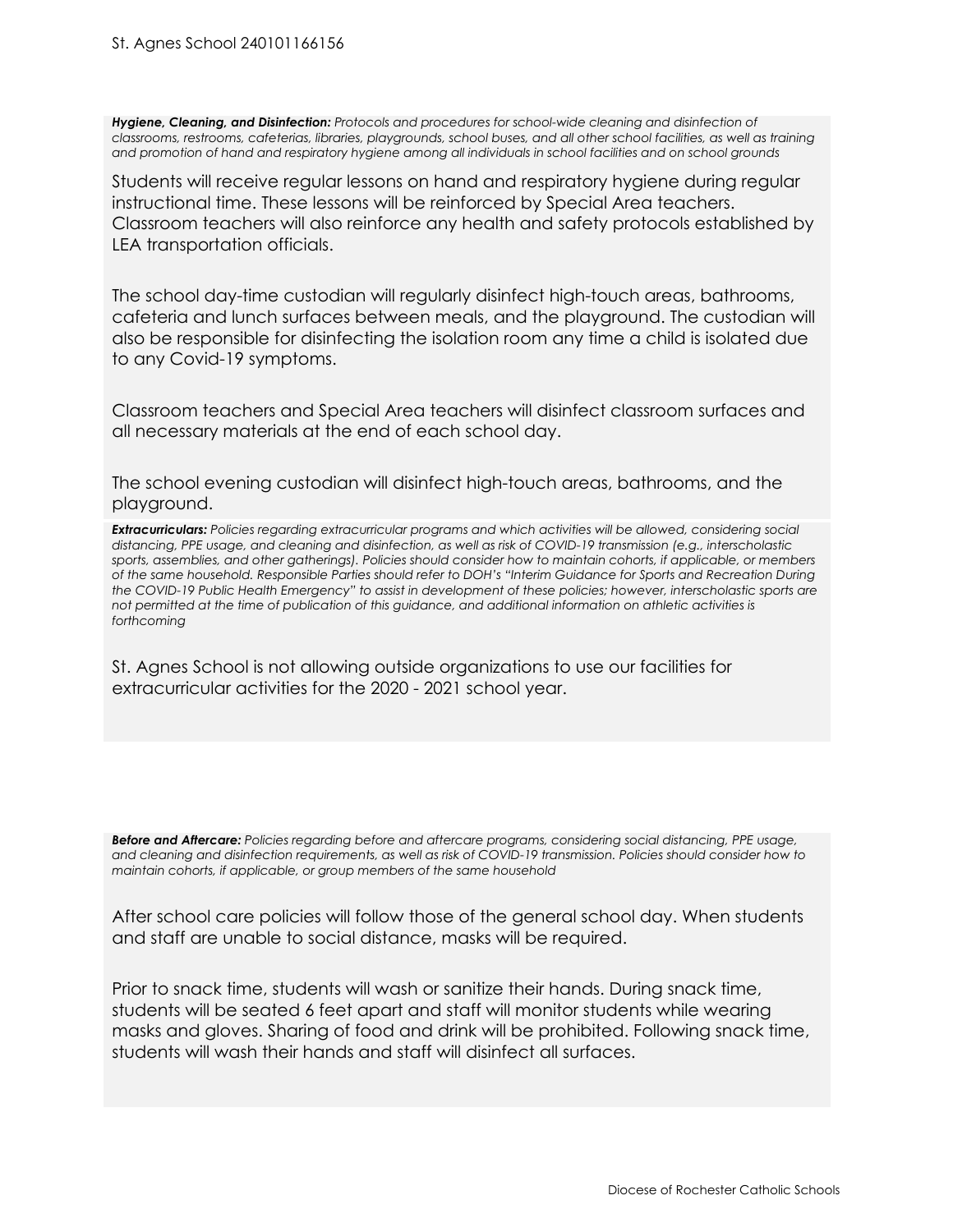Sharing of toys will be limited. When physical activity takes place, students will wear masks when unable to social distance at either 6 feet for low aerobic or 12 feet for heavy breathing activities.

Parent pick up will be outside of the building to avoid additional adults in the school building.

*Vulnerable Populations: Policies regarding vulnerable populations, including students, faculty and staff who are at* increased risk for severe COVID-19 illness, and individuals who may not feel comfortable returning to an in-person *educational environment, to allow them to safely participate in educational activities and, where appropriate, accommodate their specific circumstances. These accommodations may include but are not limited to remote* learning or telework, modified educational or work settings, or providing additional PPE to individuals with underlying health conditions. Responsible Parties must also identify and describe any modifications to social distancing or PPE that may be necessary for certain student or staff populations, including individuals who have hearing impairment or *loss, students receiving language services, and young students in early education programs, ensuring that any modifications minimize COVID-19 exposure risk for students, faculty, and staff, to the greatest extent possible*

Vulnerable students and/or students whose families choose remote learning will have access to all instructional opportunities via internet instruction (Google Classroom, Zoom, IXL, iReady Instruction, Pearson Science, Go Math) and bi-weekly drop-off and pick-up of paper materials.

Vulnerable Teachers will be given the option to telework and be provided the support of an in-person staff member to present the instruction.

Early education teachers will attempt to use clear masks to ensure best possible instruction for students.

*Transportation: Consistent with State-issued public transit guidance, protocols and procedures, which include that* individuals must wear acceptable face coverings at all times on school buses (e.g., entering, exiting, and seated), and that individuals should maintain appropriate social distancing, unless they are members of the same household. Protocols and procedures should include how school buses will be adapted to keep students and staff safe (e.g., how face coverings will be provided to students in need, how members of the same household will be seated together, *how social distancing will be conducted on buses, whether bus schedules will be adapted to accommodate reduced capacity, whether any health screening will be conducted at home before students board buses, how parents/legal guardians will be encouraged to drop off or walk students to reduce density on buses)*

St. Agnes School will support all LEA transportation protocols.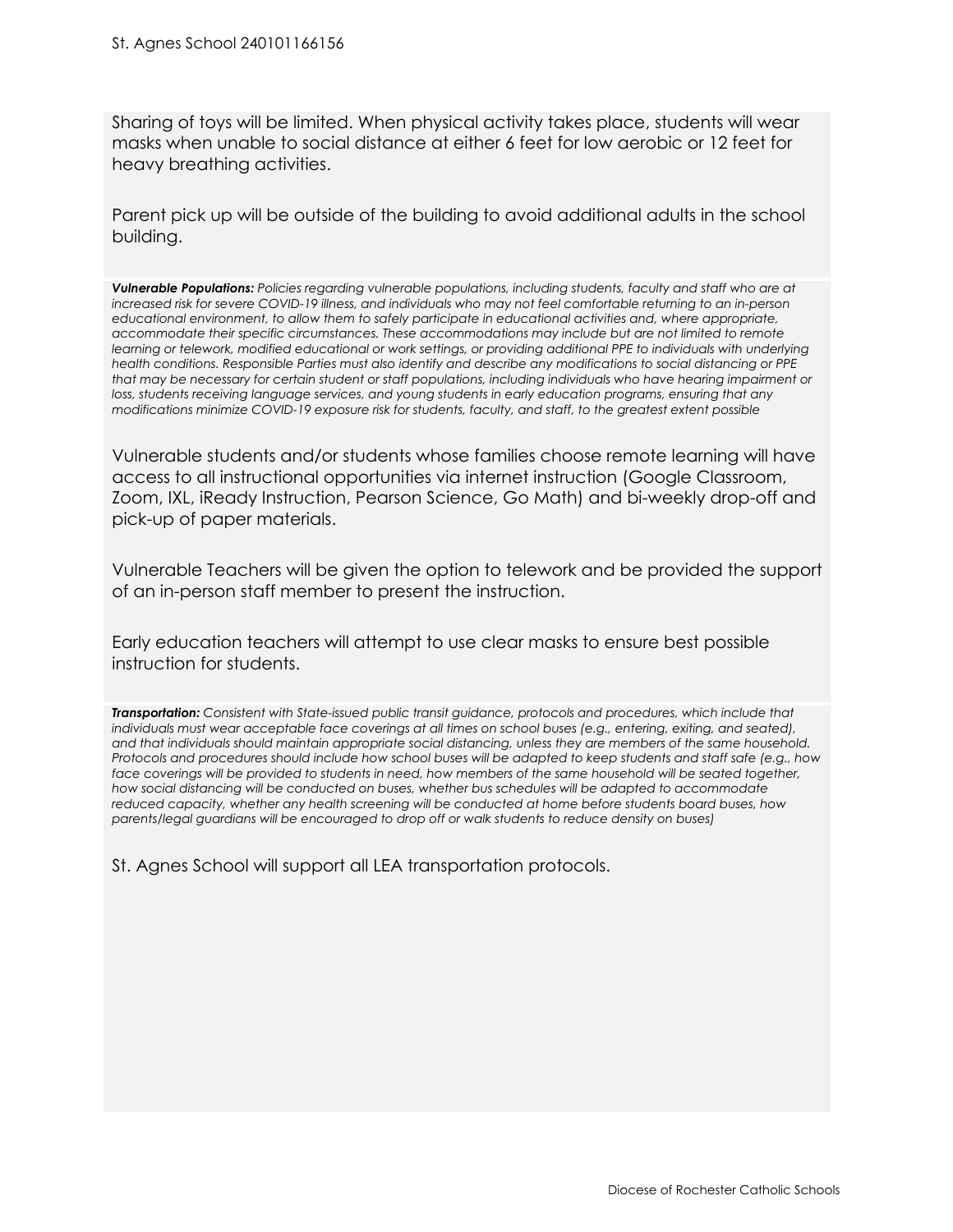*Food Services: Protocols and procedures for onsite and remote food services for students, considering appropriate* social distancing and any modifications to service that may be necessary (e.g., providing meals in a combination of *classrooms and cafeterias, staggering meal periods). Measures to protect students with food allergies if providing* meals in spaces outside the cafeteria. Protocols and procedures must also include how students will perform hand hygiene before and after eating, how appropriate hand hygiene will be promoted, and how sharing of food and *beverages will be discouraged. Additionally, protocols and procedures must account for cleaning and disinfection* prior to the next group of students arriving for meals, if served in the same common area (e.g., cafeteria)

St. Agnes School does not have a formal nutrition program to adjust or consider.

The cafeteria design has been adjusted to allow students in each cohort to eat 6 feet apart, while teachers monitor wearing PPE and gloves. The gym will be used as well and Preschool will eat in their classroom, though not "family style" as outlined by NYSED. All students will eat 6 feet apart while monitored appropriately.

The students will wash or sanitize their hands before and after each meal. All surfaces will be disinfected between uses. There will be no sharing of food or drink.

*Mental Health, Behavioral, and Emotional Support Services and Programs: Available resources and referrals to address mental health, behavioral, and emotional needs of students, faculty, and staff when school reopens for in-person* instruction (e.g., how they will identify and support students having difficulty with transitioning back into the school setting, especially given the changed school environment). Any training for faculty and staff on how to talk with, and *support, students during and after the ongoing COVID-19 public health emergency, as well as information on developing coping and resilience skills for students, faculty, and staff*

The St. Agnes School Social Emotional Learning Team (SEL Team) will design a retreat session for school staff to address the emotional needs of adults as they prepare for reopening.

The SEL Team will work with a third-party agency, Children's Institute, to best prepare for supporting students having difficulty transitioning back to school. Teachers will be guided to use in-classroom SEL interventions to address students' needs. As suggested by NYSED, the majority of the first week of school will be dedicated to readjustment and socialization.

The school will also offer visit days for every grade level to allow students to experience new protocols and procedures to reduce anxiety and provide an opportunity for students and families to ask questions.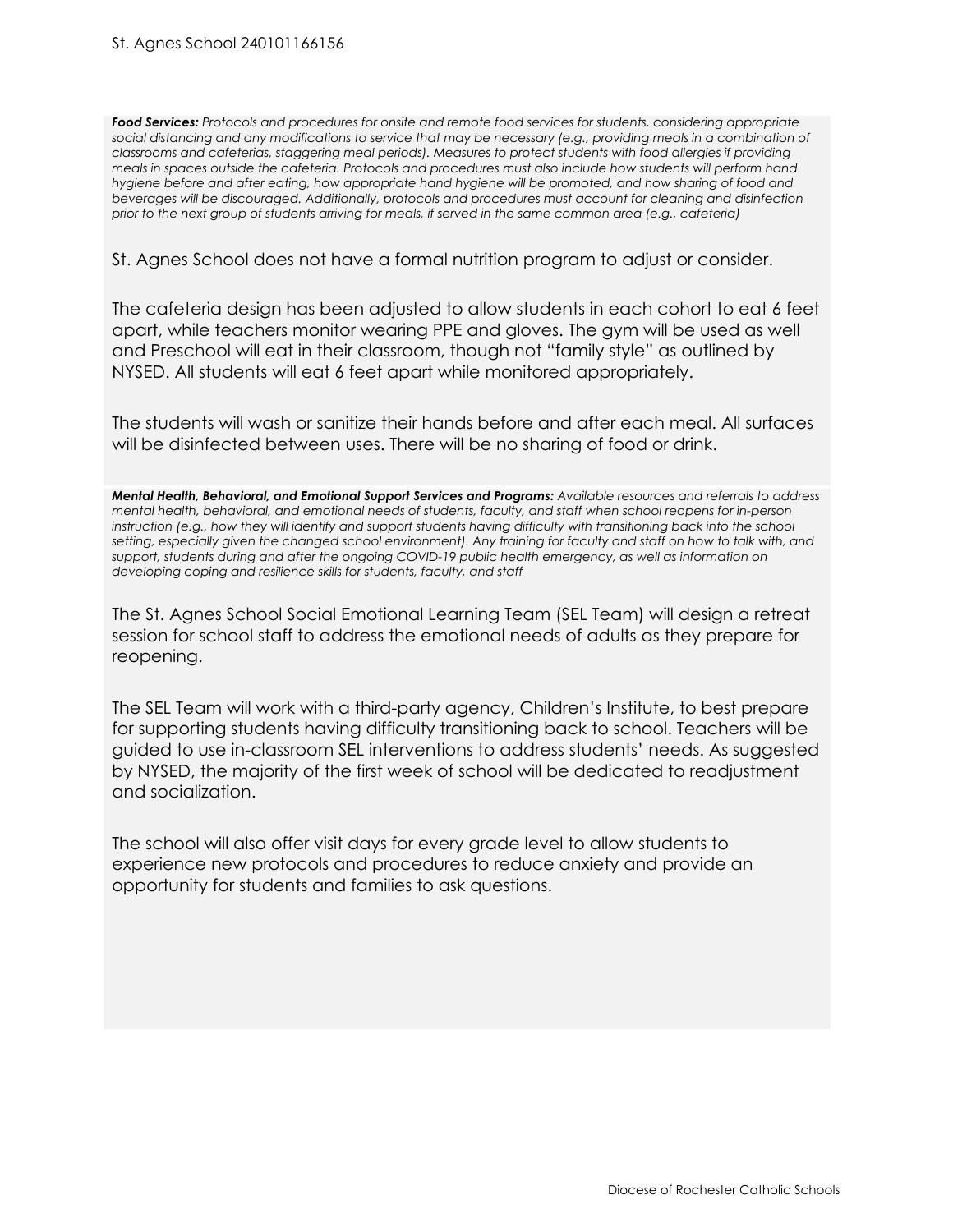*Communication: Communications plans for students, parents/legal guardians of students, faculty, staff and visitors* that includes applicable instructions, training, signage, and a consistent means to provide individuals with information. *Plans should describe how schools will communicate with students and families about preparing for the upcoming year, which should include adapting to social distancing requirements, properly wearing face coverings, and proper hand and respiratory hygiene. Consider developing webpages, text and email groups, and social media to disseminate information. Schools should develop communication plans in multiple languages, as necessary*

The St. Agnes School Reopening Plan will be on the school website and distributed via email to all families, staff, church staff, and the Diocese of Rochester Catholic Schools Office staff. The link for our plan will also be included on the St. Agnes School facebook page. When updates to the plan are made, an alert will be sent via email.

Urgent and time sensitive alerts will be sent via email and robocall or text.

Feedback from all stakeholders will be encouraged via email.

Signage of plans and reminders for hand and respiratory hygiene, social distancing, and proper mask use will be used in hallways.

## **2. MONITORING OF HEALTH CONDITIONS**

Monitoring includes protocols and procedures to track health conditions at schools.

*Screening: Protocols and procedures for mandatory health screenings, including temperature checks, of students,* faculty, staff, and, where applicable, contractors, vendors, and visitors to identify any individuals who may have COVID-19 or who may have been exposed to the COVID-19 virus. Responsible Parties should consider limiting the number of visitors permitted on school grounds or in school facilities, and, if visitors are allowed, screening of such *visitors*

Upon arrival, students will have their temperature checked by the Responsible Party. The Responsible Party will use a touchless thermometer while wearing gloves, a mask and face screen. Parents must complete a Covid-19 screening questionnaire prior to sending their child to school and will be given a series of instructions about when a child cannot attend school (including a list of symptoms and New York State Travel Advisory Guidelines).

No parents, visitors or vendors are permitted in the building unless absolutely necessary. If deemed necessary, persons must undergo a temperature and symptom check and complete a screening questionnaire.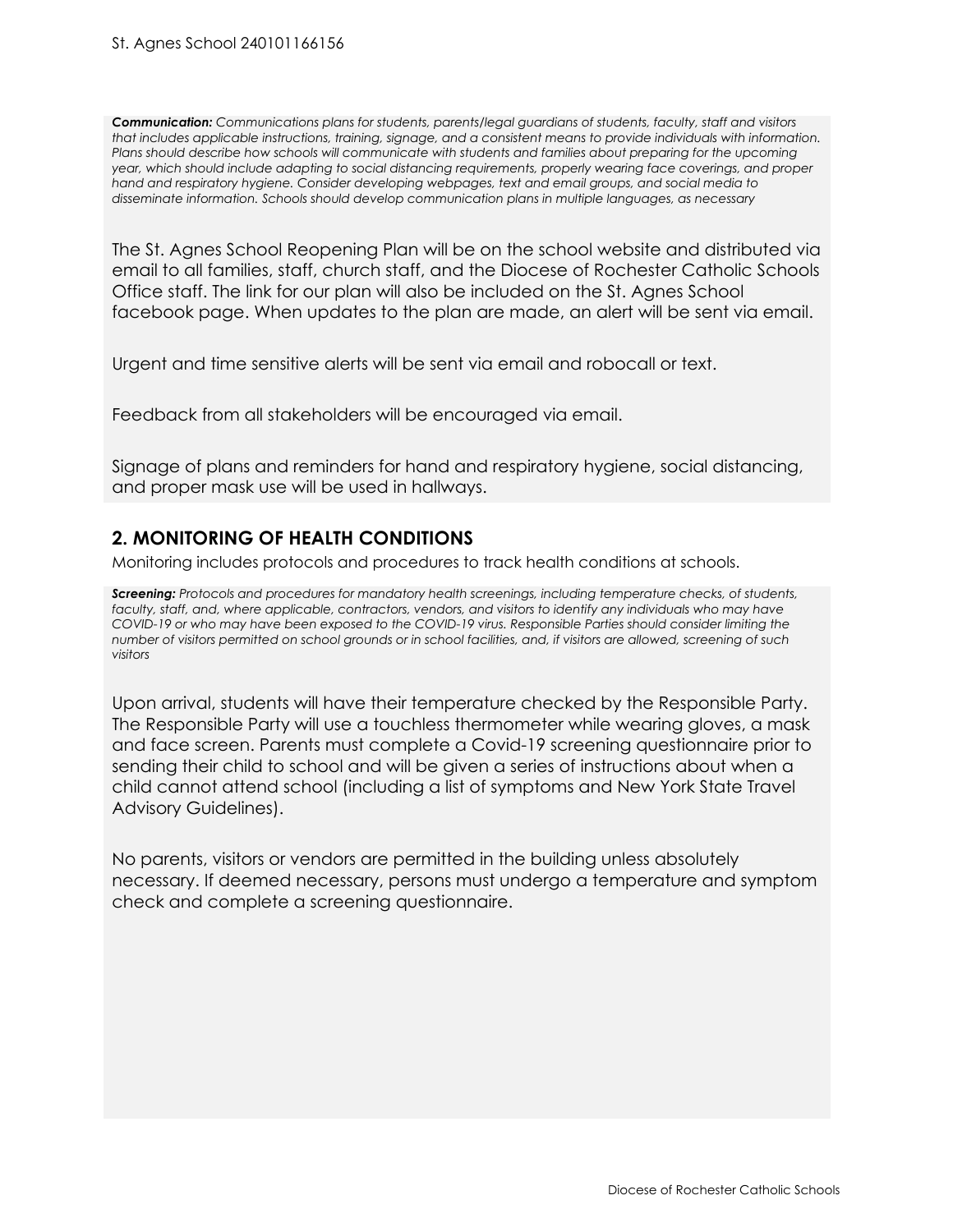Testing Protocols: Process for the provision or referral of diagnostic testing for students, faculty, and staff for COVID-19, *in consultation with local health department officials, when needed, which should include plans for testing of symptomatic individuals, close contacts of COVID-19 suspected or confirmed individuals, and individuals with recent* international travel or travel within a state with widespread transmission of COVID-19 as designated through the New *York State Travel Advisory, before allowing such individuals to return to in-person to the school*

St. Agnes School will provide written or verbal instructions (per guidance from Livingston County Department of Health) for families when a child must be sent home from school with a fever of over 100 degrees Fahrenheit or other symptoms. The school will then follow up with families and the ill student may not return to school without written documentation from a health care provider.

School will provide communication that it is a family's responsibility to follow guidelines for the New York State Travel Advisory. School will remind parents that the guidelines change often so if they intend to travel, they must be conscious of new instructions.

Testing Responsibility: Identification of who in the community is responsible for referring, sourcing, and administering testing (e.g., local health department testing site, physician offices, hospital system), particularly in the event that *large-scale testing at the school is needed*

If large scale testing is necessary, school will refer individuals to their physician, local hospitals or other locations as directed by the local health department.

Early Warning Signs: Defined metrics that will serve as early warning signs that positive COVID-19 cases may be *increasing beyond an acceptable level, as established by state and local health departments; define and deploy method(s) to monitor against such metrics.*

St. Agnes School will use CDC guidance and NYS Department of Health Guidance and metrics. The school will record the daily number of students screened, number of students absent and number of students sent home.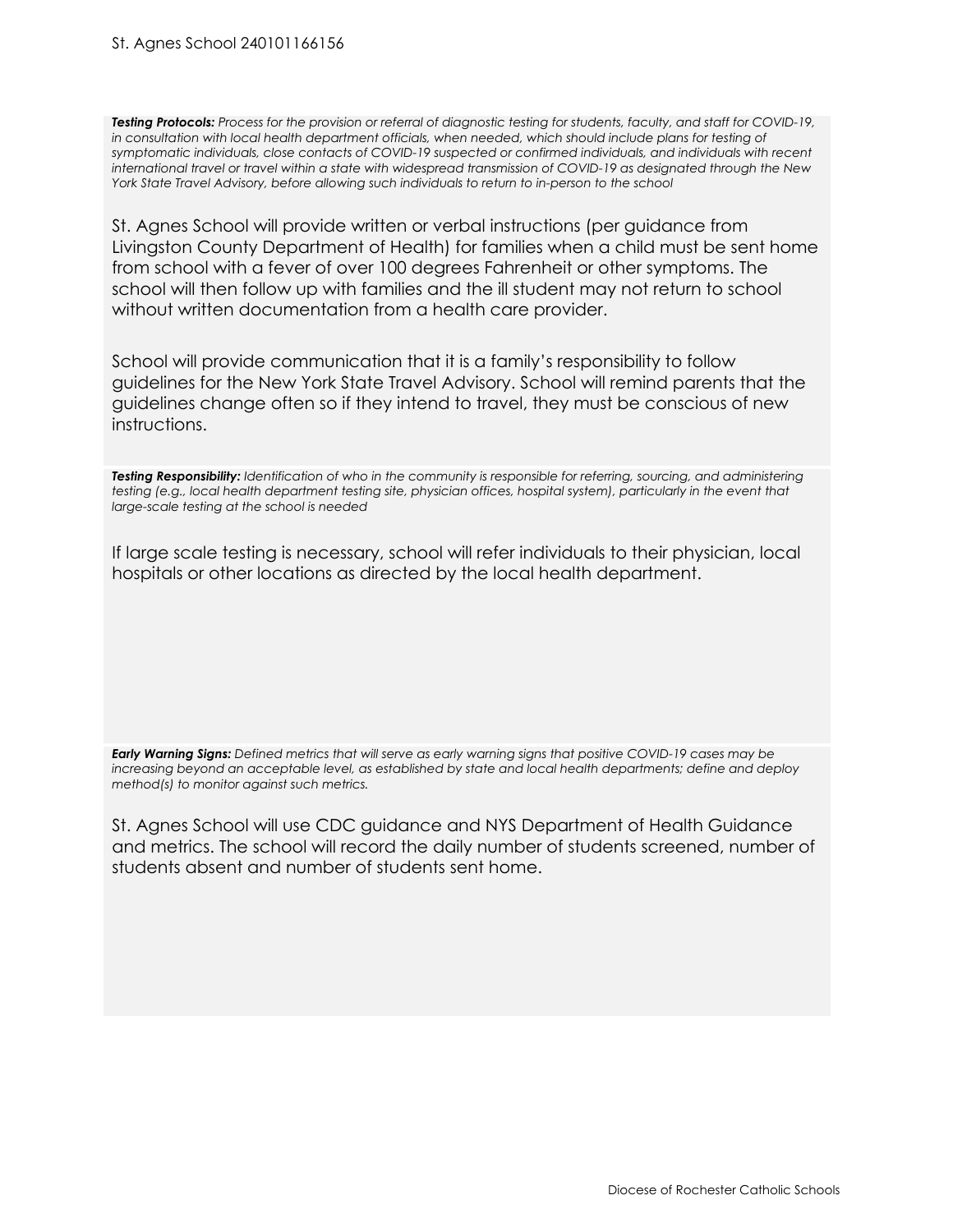# **3. CONTAINMENT OF POTENTIAL TRANSMISSION OF THE 2019 NOVEL CORONAVIRUS (COVID-19)**

Containment includes protocols and procedures for how to respond to positive or presumed-positive cases, as well as preventative practices.

School Health Offices: Protocols for safely caring for a student, faculty, or staff member if they develop symptoms of *COVID-19 during the school day*

Screened students with a temperature of 100 degrees Fahrenheit or higher or other symptoms will be quarantined in isolation room immediately. Family members will be informed that the child must be picked up urgently due to given symptoms.

Staff members with symptoms will be sent home immediately.

Ill staff members or students sent home will receive written or verbal instructions for next steps from St. Agnes School (per guidance from Livingston County Department of Health) .

*Isolation: Procedures to isolate individuals who screen positive upon arrival, or symptomatic individuals should they become symptomatic while at school, providing appropriate PPE for school health office staff caring for the symptomatic individual. Protocols for safe transportation, including pick-up arrangements, if applicable, for symptomatic students, faculty, and staff*

Students who present symptoms or fever over 100 degrees Fahrenheit will be isolated immediately. Staff member monitoring isolated student will wear face shield, mask, gloves and gown. Students in isolation will remain visibly monitored until picked up by family member. Isolation room will be disinfected as well as any other contaminated areas as quickly as possible. Monitor's PPE will be properly disposed of immediately.

Staff members who present with symptoms or fever over 100 degrees Fahrenheit and are unable to drive themselves home will be isolated until they can be collected.

Collection: Protocols for how parents or legal guardians should pick up their student with instructions that the student *must be seen by a health care provider*

Symptomatic student will be brought to parent by a monitor at the main entrance with written or verbal instructions (per guidance from Livingston County Department of Health) to follow. School must be notified of the outcome from a healthcare provider visit prior to return to school.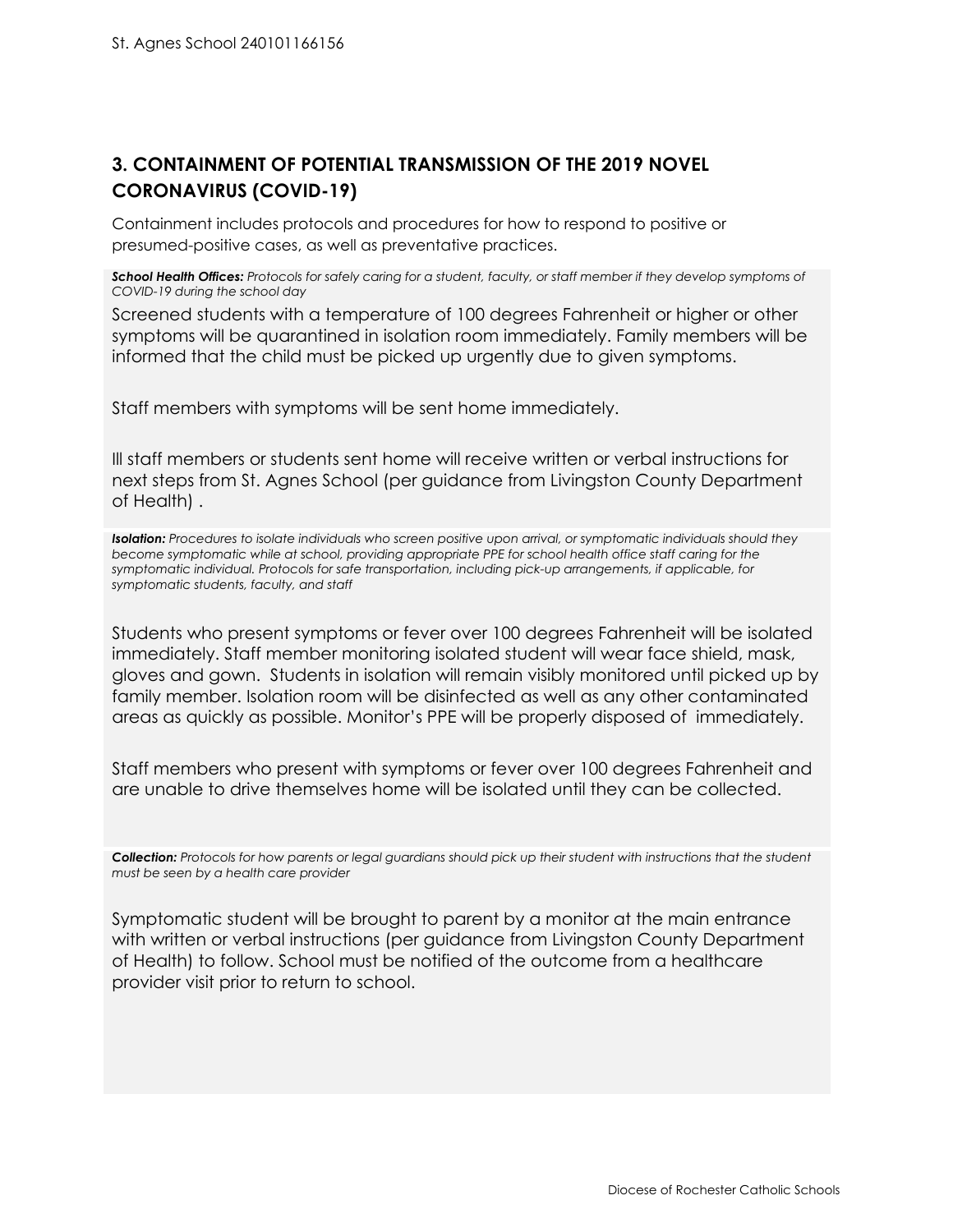#### St. Agnes School 240101166156

*Infected Individuals: Requirements that persons who have tested positive complete isolation and have recovered* and will not transmit COVID-19 when returning to in-person learning. Discharge from isolation and return to school will *be conducted in coordination with the local health department*

If a staff member or student has tested positive, they may not return to school until documentation has been received from a health care provider or official confirming approval.

*Exposed Individuals: Requirements that individuals who were exposed to the COVID-19 virus complete quarantine and have not developed symptoms before returning to in-person learning. Discharge from quarantine and return to school will be conducted in coordination with the local health department*

If a staff member or student has been exposed, they may not return to school until documentation has been received from a health care provider or official confirming approval.

*Hygiene, Cleaning, and Disinfection: Adherence to, and promotion of, hygiene, cleaning, and disinfection guidance* set forth by DOH and CDC, including strategies for cleaning and disinfection of exposed areas and appropriate *notification to occupants of such areas*

Proper disinfection protocols for isolation room and other exposed areas will be followed once possible infected child or staff member and other exposed individuals have vacated each area.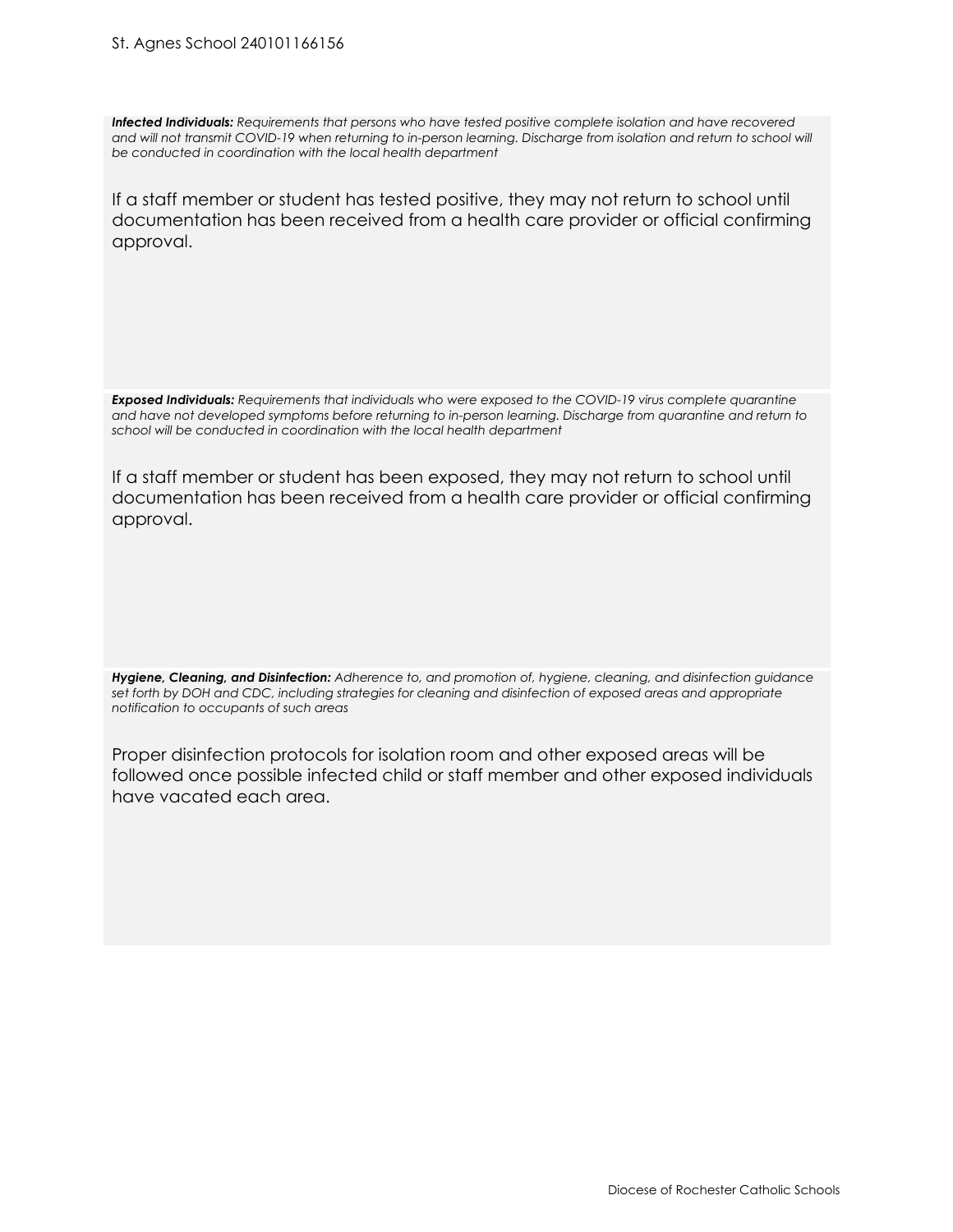Contact Tracing: Plans to support local health departments in contact tracing efforts using the protocols, training, and tools provided through the New York State Contact Tracing Program - an initiative between the Department of *Health, Bloomberg Philanthropies, Johns Hopkins Bloomberg School of Public Health, and Vital Strategies*

School will contact New York State Contact Tracing Program if alerted of positive Covid-19 Case.

Communication: Plans to share protocols and safety measures taken by the school with all relevant parties including *parents/legal guardians, faculty, staff, students and the local community*

The St. Agnes School Reopening Plan will be on the school website and distributed via email to all families, staff, church staff, and Diocese of Rochester Catholic Schools Office staff. The link for our plan will also be included on the St. Agnes School facebook page. When updates to the plan are made, an alert will be sent via email.

Urgent and time sensitive alerts will be sent via email and robocall or text.

Feedback from all stakeholders will be encouraged via email.

Signage of plans and training will be placed in all hallways.